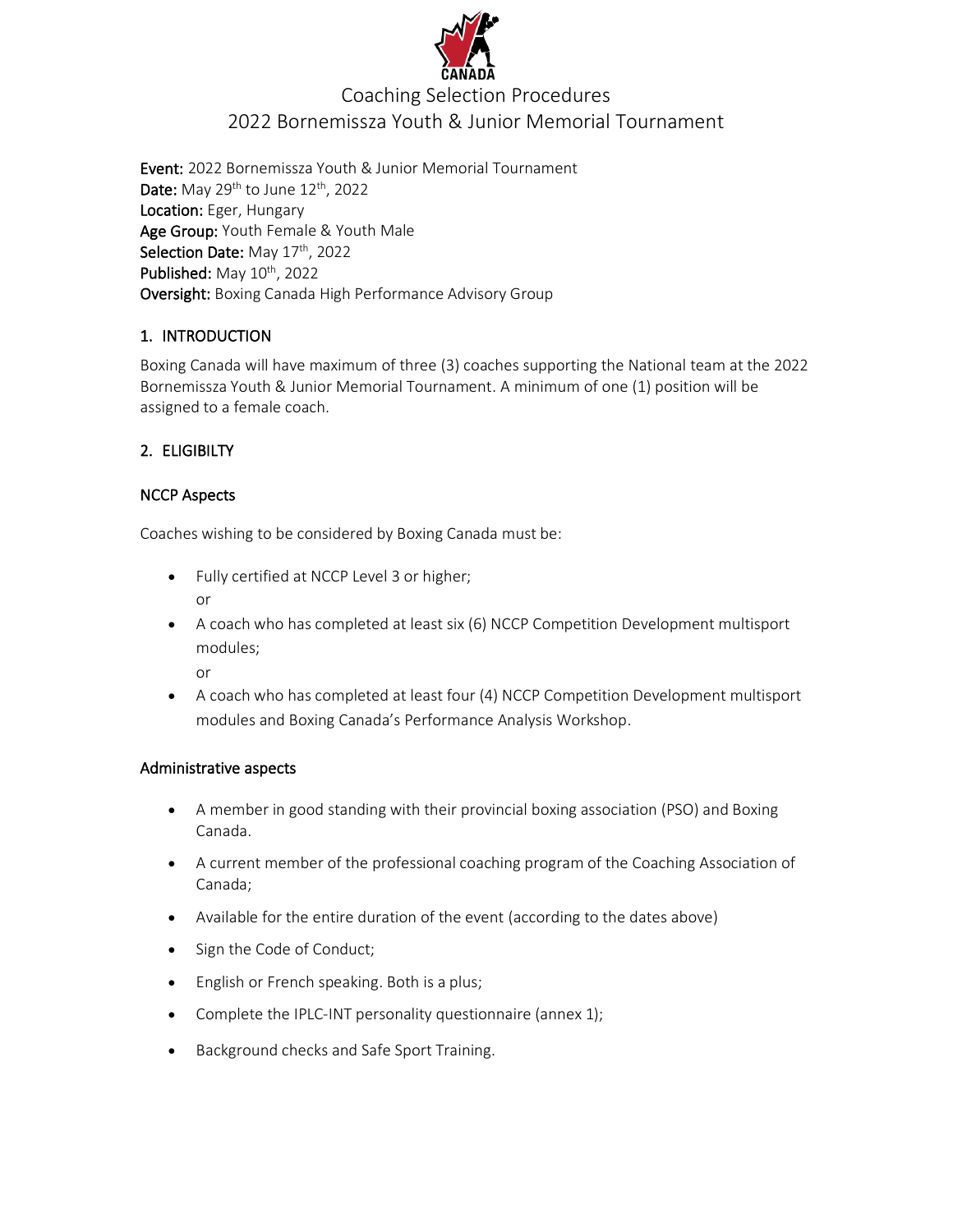

#### Coaching Selection Procedures

#### 2022 Bornemissza Youth & Junior Memorial Tournament

#### International Eligibility

- Certified at least 1-star IBA, a bonus;
- Provide a valid Canadian passport with an expiry of at least 6 months from the conclusion of the 2022 Bornemissza Youth & Junior Memorial Tournament (December 12<sup>th</sup>, 2022);
- Provide a proof that they are fully vaccinated against COVID-19. The QR code will be required. A person is considered fully vaccinated on the 14th day following the injection of the second dose of vaccine.

#### 3. MANDATORY EVENTS COMMITMENT

The coaches selected to the team will be required to attend a training camp prior to 2022 Bornemissza Youth & Junior Memorial Tournament, as set out below. Full participation (every training session) is required from all selected coaches, unless otherwise authorized in advance by the HPAG.

Here are the relevant dates and location for the mandatory events:

- Event Training Camp for the 2022 Bornemissza Youth & Junior Memorial Tournament: May 29<sup>th</sup> to June 6<sup>th</sup>, 2022 / Montreal, Canada
- Event Competition of the 2022 Bornemissza Youth & Junior Memorial Tournament: June 6<sup>th</sup> to June 12<sup>th</sup>, 2022 / Eger, Hungary

#### 4. SELECTION

All application will be reviewed by the HPAG and the candidates who meet the requirements will be ranked and selected based on the following criteria:

- 1. Curent IBA certification Level ;
- 2. Curent NCCP certification level ;
- 3. Experience as a coach with the National Team in an international competition or training camp.
- 4. Personal coach of an athlete on the National Team within the last two year.

#### 5. COMMUNICATION

The selection process for coaching staff will be published by Boxing Canada through Boxing Canada's established channels, being branches, Boxing Canada website and social media.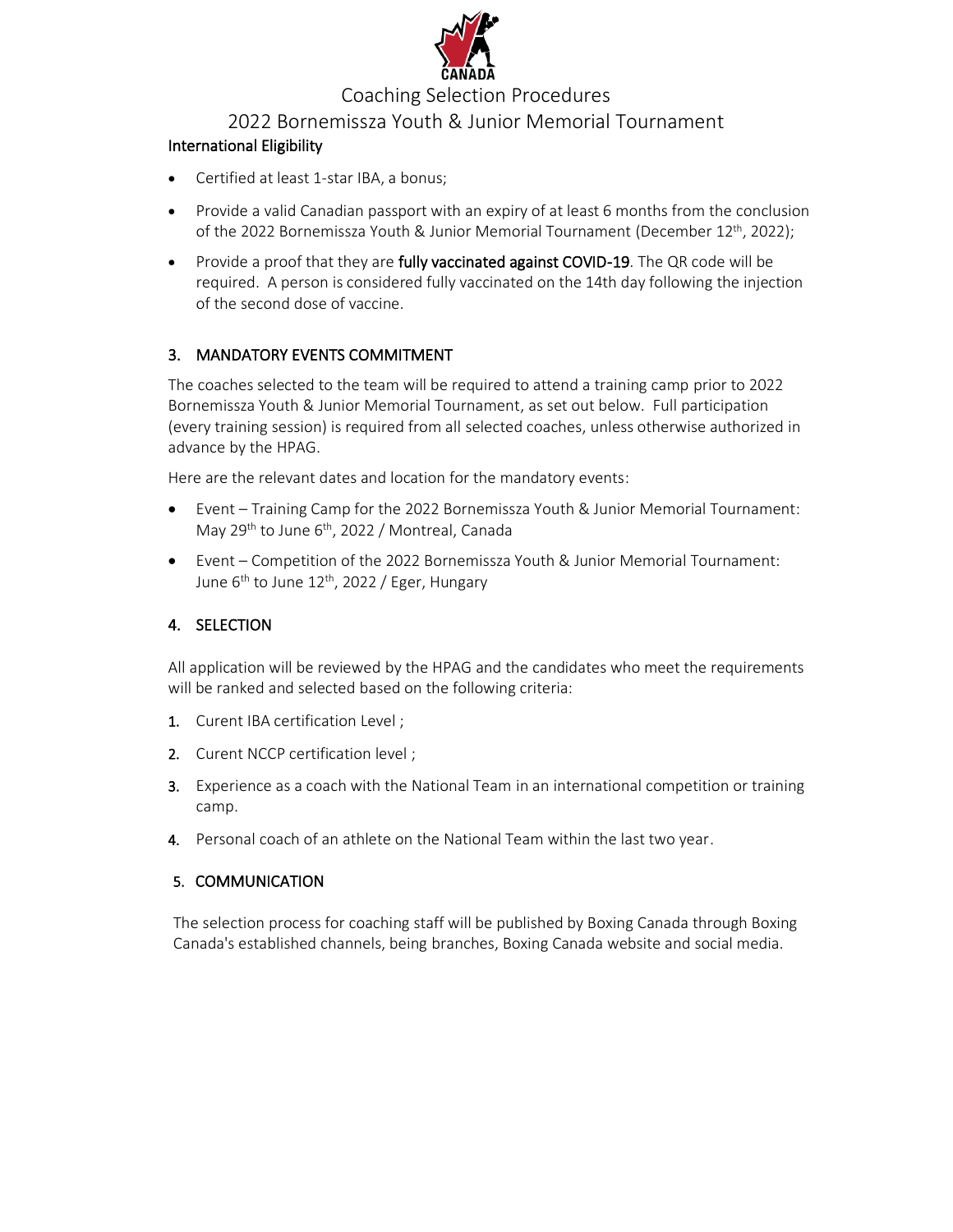

#### 6. PROCESS AND TIMELINE

Coaches have until Monday, May 16<sup>th</sup> 12:00 PM Eastern Time to submit their nomination by completing PDF form. On May 17<sup>th</sup> Boxing Canada will contact all selected and non-selected coaches by email, to advise them of the selection decisions.

Only coaches meeting eligibility requirements will be reviewed.

#### 7. FUNDING

Travel and full board accommodation expenses associated to the participation of the precompetition camp and the competition will be covered by Boxing Canada. Please note that these positions will not be remunerated.

#### 8. IMPORTANT DATES

| May 10 <sup>th</sup> , 2022  | Publishing of the Selection Criteria for the 2022 Bornemissza Youth |
|------------------------------|---------------------------------------------------------------------|
|                              | & Junior Memorial Tournament                                        |
| May 18 <sup>th</sup> , 2022  | Boxing Canada Team Selection Announcement for the 2022              |
|                              | Bornemissza Youth & Junior Memorial Tournament                      |
| May 29th, 2022               | Beginning of training camp at INS in Montreal                       |
| June 6 <sup>th</sup> , 2022  | Team arrival in Hungary                                             |
| June 7 <sup>th</sup> , 2022  | First day of competition                                            |
| June 12 <sup>th</sup> , 2022 | Last day of competition and Team departure to Canada                |